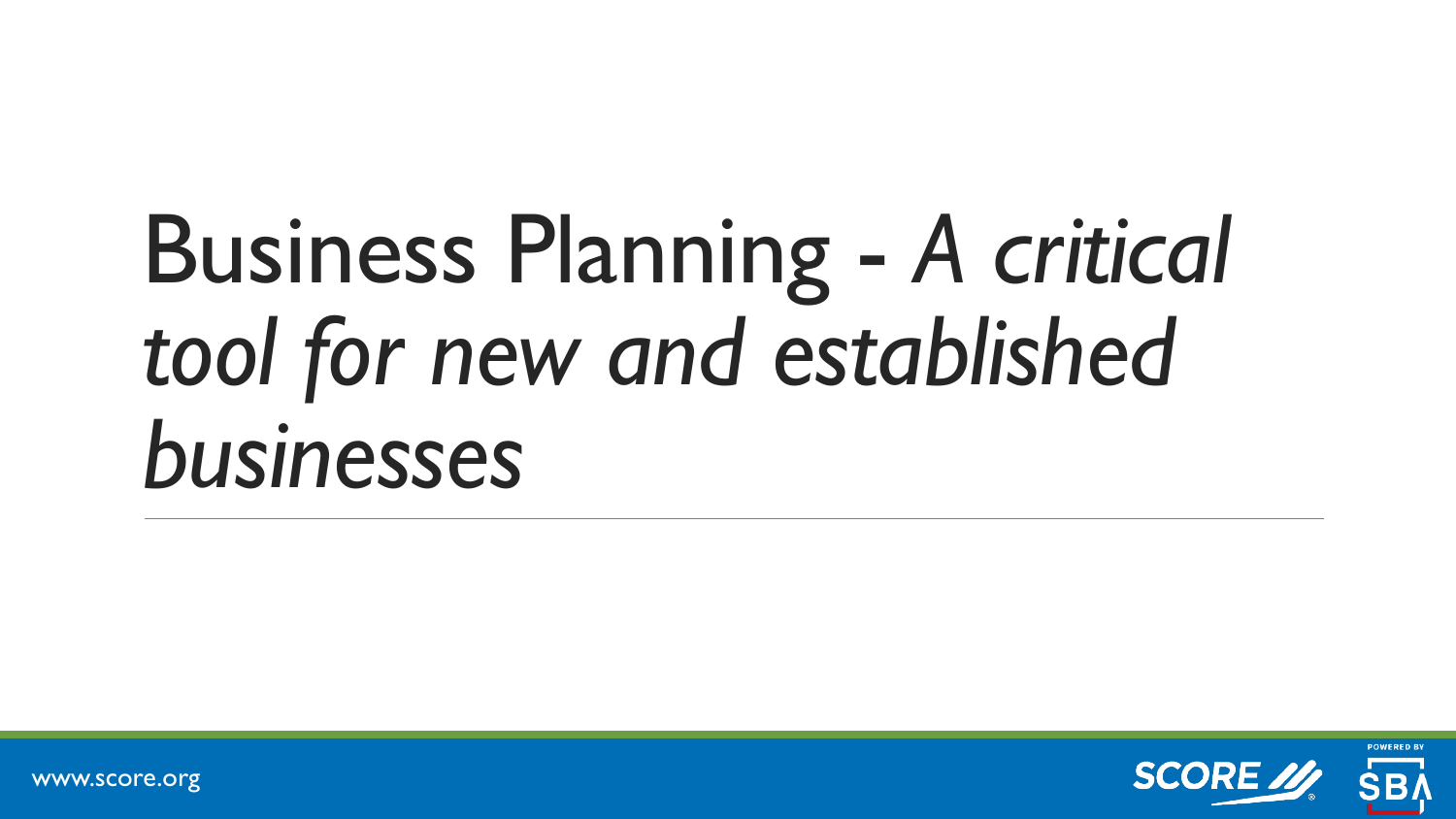# About SCORE

### As a resource partner of the SBA, we help small businesses by:





Providing free business advice and mentoring

Offering low or no-cost business training

Sharing free business templates and resources



2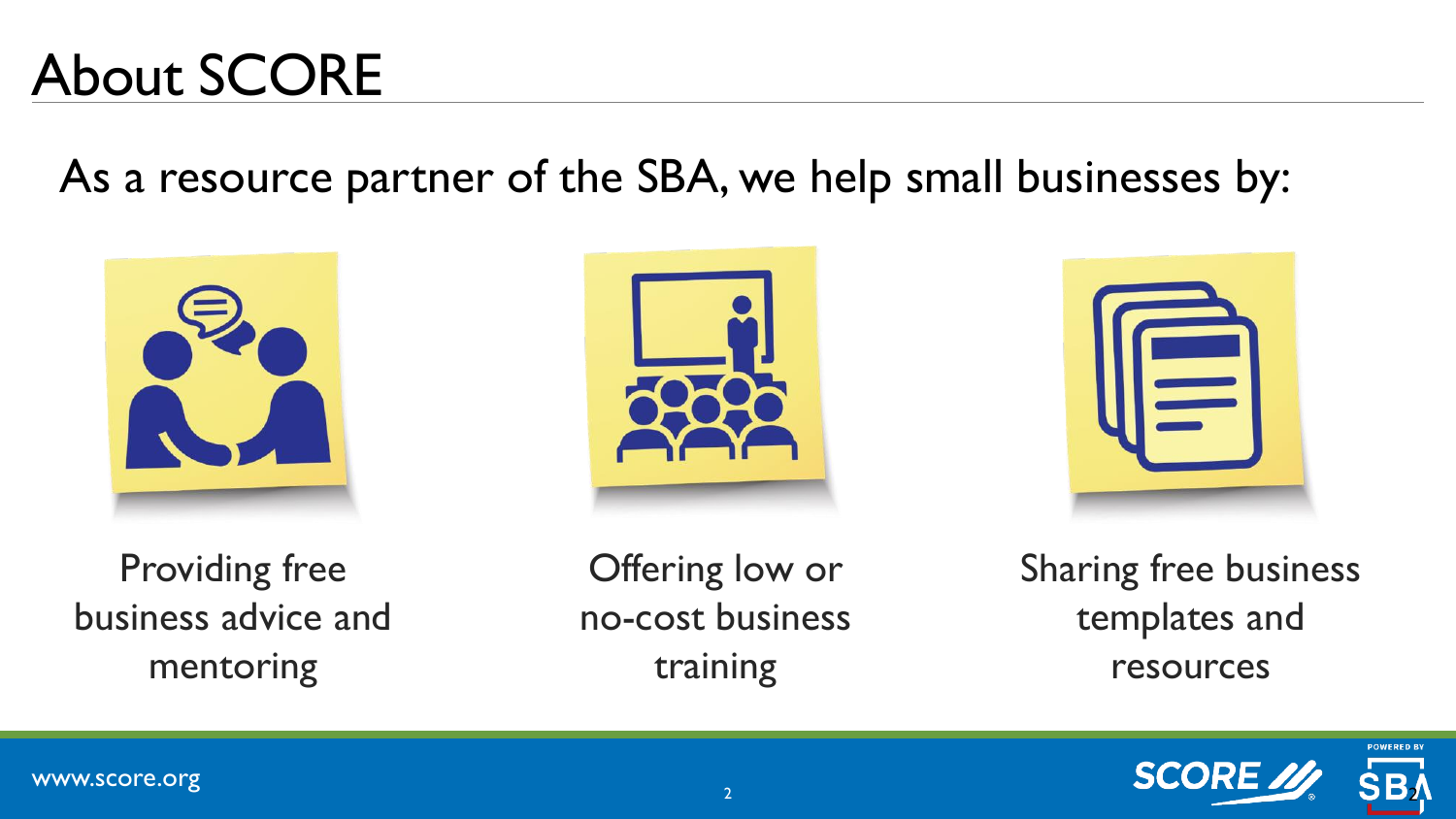# A 4 Phase Planning Process

*65% of Businesses fail in the first 4 years, planning will help you succeed!*



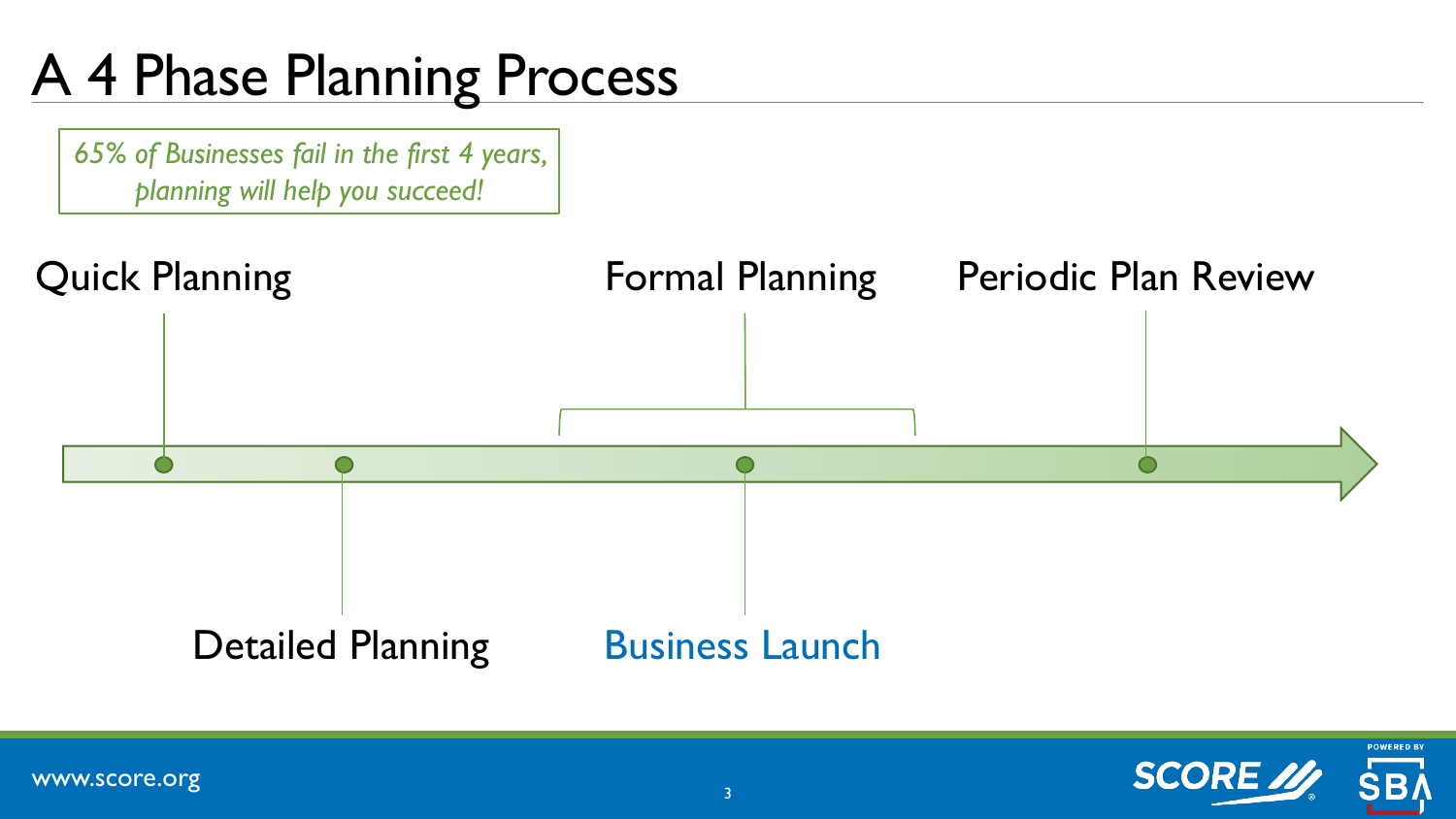### Quick Planning: The Lean Canvas

- Describes your product or service idea and start thinking of it as a business.
- Places the focus on your Value Proposition
- Allows you to test your idea early on and modify it.
- Provides a solid starting point for more detailed planning.

#### **Lean Canvas**

| Problem<br>Top 3 problems         | Solution<br>Top 3 features<br><b>Key Metrics</b><br>Key activities you<br>measure | Value<br><b>Proposition</b><br>Single, clear,<br>compelling message<br>that states why you<br>are different and<br>worth paying<br>attention to |  | Unfair<br>Advantage<br>Can't be easily<br>copied or bought<br><b>Channels</b><br>Path to customers | Customer<br>Segments<br><b>Target customers</b> |
|-----------------------------------|-----------------------------------------------------------------------------------|-------------------------------------------------------------------------------------------------------------------------------------------------|--|----------------------------------------------------------------------------------------------------|-------------------------------------------------|
| <b>Cost Structure</b>             |                                                                                   | <b>Revenue Streams</b>                                                                                                                          |  |                                                                                                    |                                                 |
| <b>Customer acquisition costs</b> |                                                                                   | Revenue model                                                                                                                                   |  |                                                                                                    |                                                 |
| <b>Distribution costs</b>         |                                                                                   | Lifetime value                                                                                                                                  |  |                                                                                                    |                                                 |
| <b>Hosting</b>                    |                                                                                   | Revenue                                                                                                                                         |  |                                                                                                    |                                                 |
| People, etc.                      |                                                                                   | <b>Gross Margin</b>                                                                                                                             |  |                                                                                                    |                                                 |

By Ash Maurya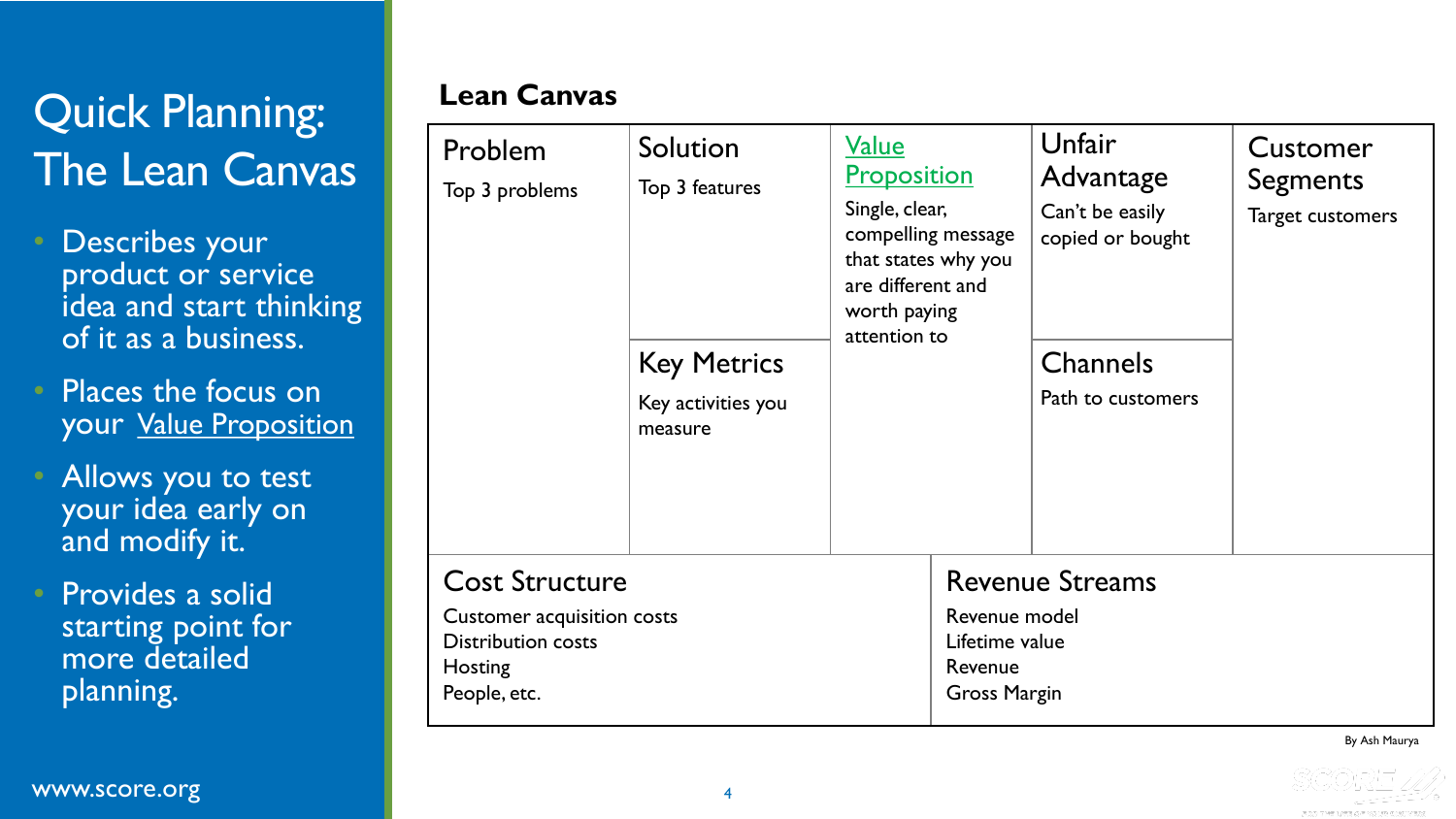# Writing Your Value Proposition

#### **Why Write a Value Proposition**

- Defines how your product/service is unique in your market.
	- "Me too's" or direct copies have a lot of risk.
	- Being "everything to everyone" is a common small business mistake
- Forces you to briefly describe your business to others.
- Makes you choose what your business does and does not do.

#### **How to Create a Value Proposition**

- Briefly describe the product/service
- Describe who you will sell it to
- Try to write your Value Proposition in 15 words or less - Simple, clear compelling message that states why your product/service is unique and worth buying.

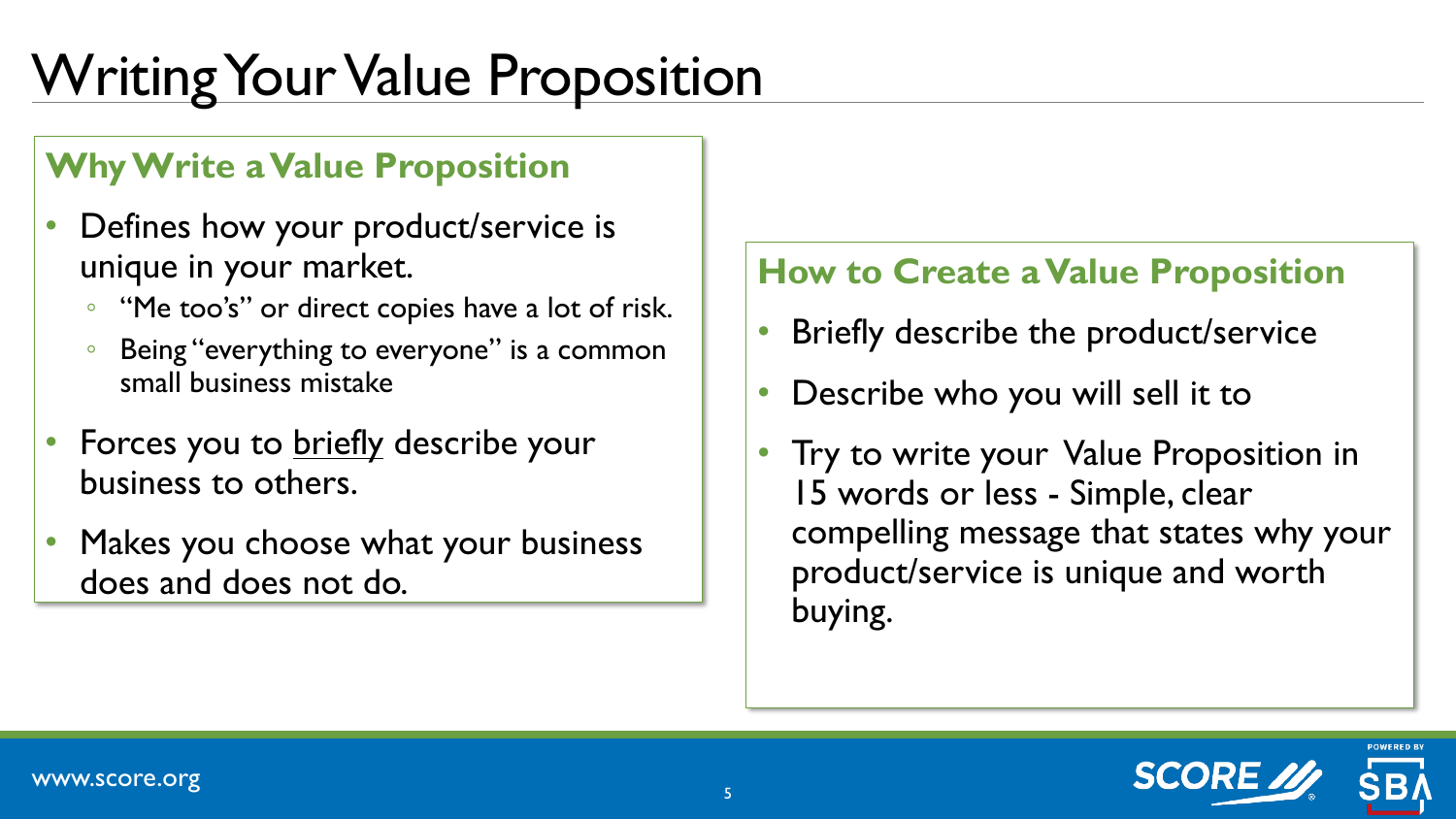# Value Proposition Examples

#### **Value Proposition:**

• Simple, clear compelling message that states why you are unique and worth buying.



| <b>Your Local Landscaper</b>                                                                                                                      | <b>Online World of Chili</b>                                                                                                                                    |
|---------------------------------------------------------------------------------------------------------------------------------------------------|-----------------------------------------------------------------------------------------------------------------------------------------------------------------|
| <b>My product/service is:</b><br>Landscaping services for local<br>homeowners, specializing in<br>maintenance contracts.                          | <b>My product/service is:</b><br>Online World of Chili - Your source<br>for chili and hot sauces from around<br>the world.                                      |
| I will sell it to:<br>Homeowners in the Northern<br>Virginia area who don't have the time<br>and energy to maintain their own<br>lawn and garden. | I will sell it to:<br>People who love chili, hot sauces and<br>Tex-Mex foods in all its forms.                                                                  |
| It provides them the value of:<br>Dependable lawn and garden<br>maintenance services at affordable<br>prices.                                     | It provides them the value of:<br>The fastest and easiest way to get<br>most chili and hot sauce information,<br>products and recipes from around<br>the world. |

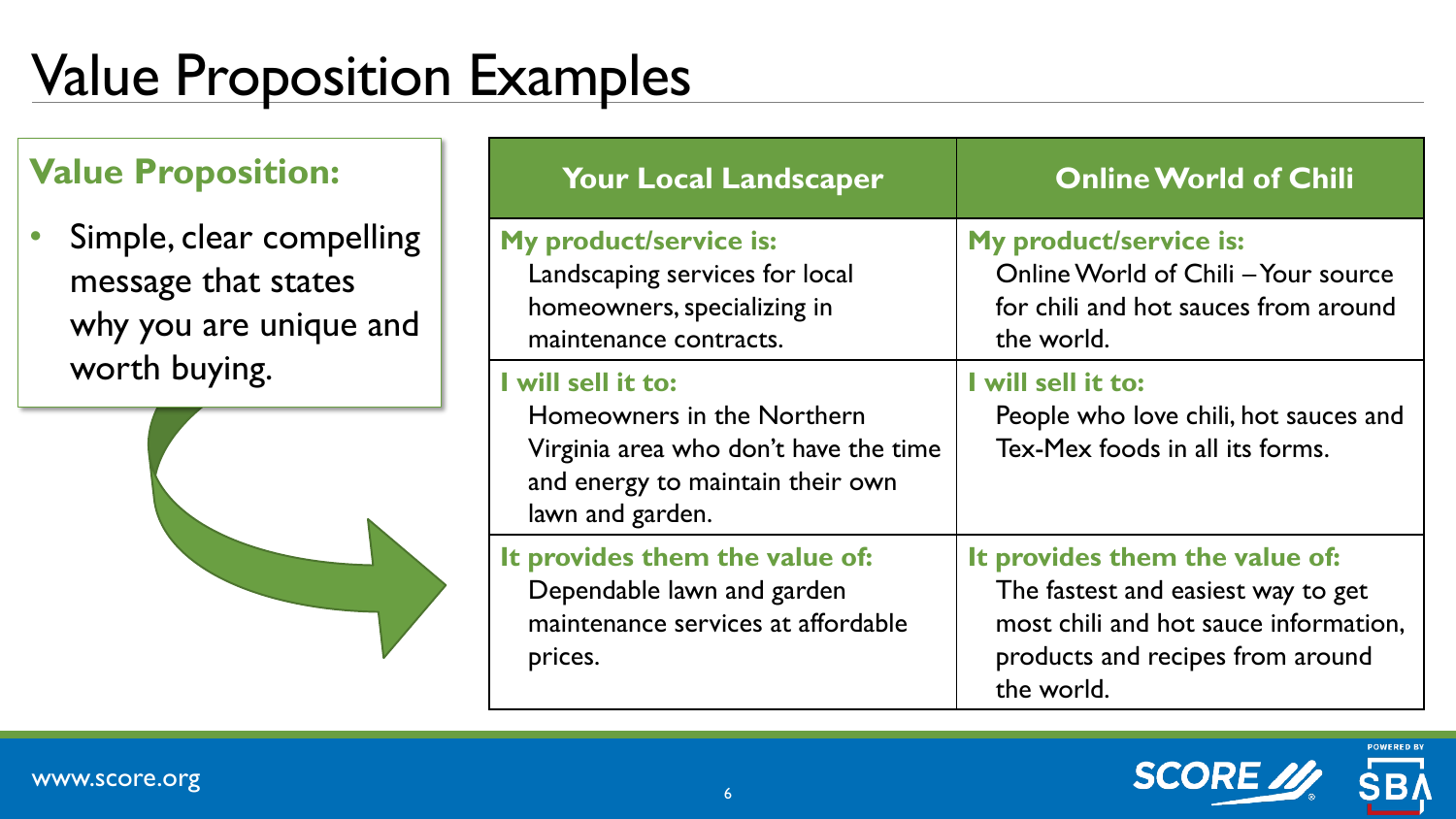### **Detailed** Planning: The Next Steps

• Transform key concepts from your Lean Canvas Plan into detailed plans

| <b>Detailed</b><br><b>Planning</b> | <b>Planning Task</b>                                                                                                                                                                                |
|------------------------------------|-----------------------------------------------------------------------------------------------------------------------------------------------------------------------------------------------------|
| <b>Marketing Plan</b>              | • Define your target market<br>• Create your product or service descriptions<br>• Decide on your pricing strategy<br>• Create a promotion plan for your business<br>• Create a competitive analysis |
| <b>Operational Plan</b>            | • Define your organization structure – first hires!<br>• Define key operational processes                                                                                                           |
| <b>Financial Plan</b>              | • Create a year one projected income statement<br>• Create a year one cash flow statement                                                                                                           |

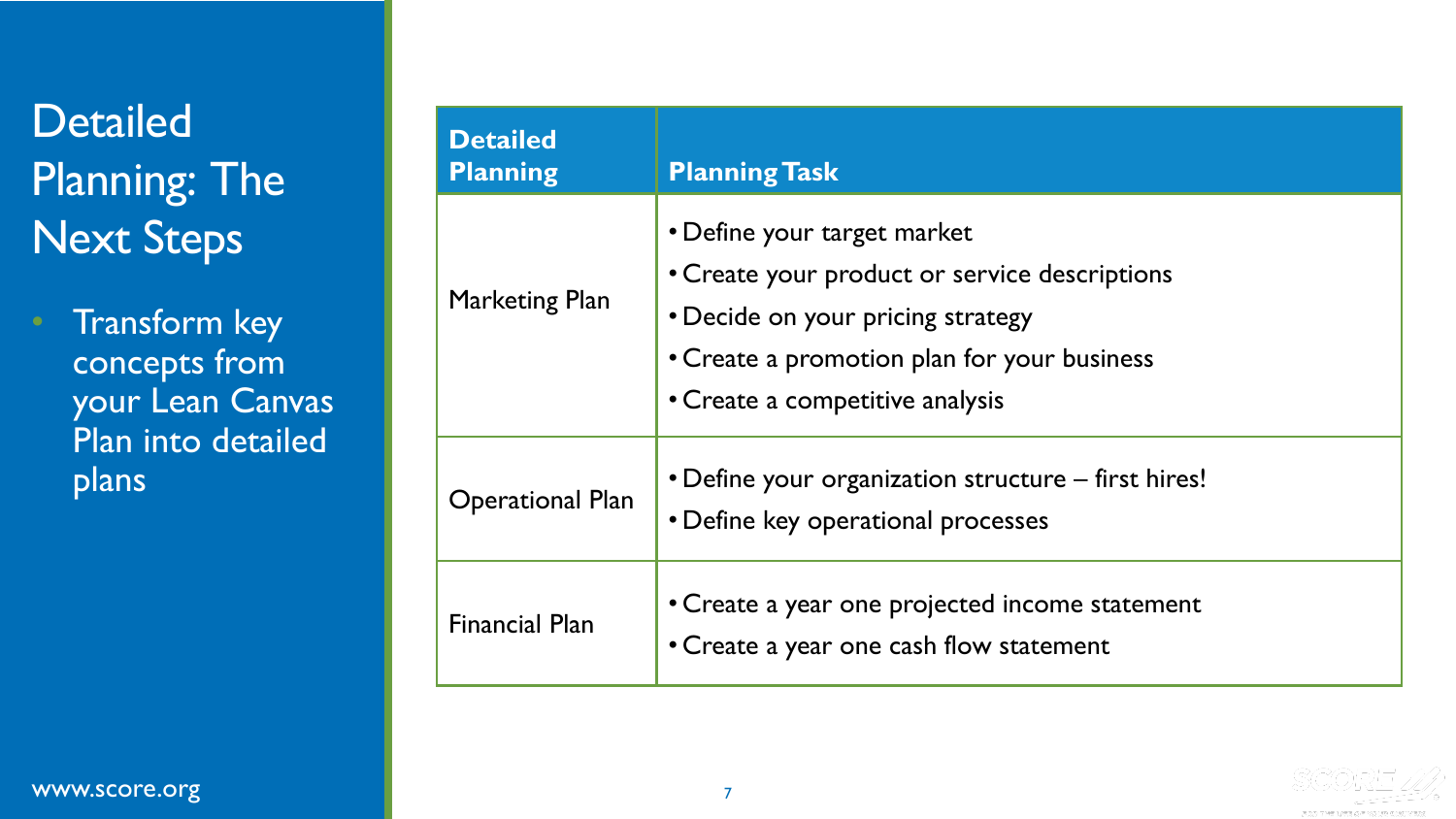### **Formal Business** Planning

**Critical for some businesses** 

- **External financing**
- **Building lease**
- Required by some licensing agencies

#### **Table of Contents**

https://www.score.org/resource/business-plan-template-startup-business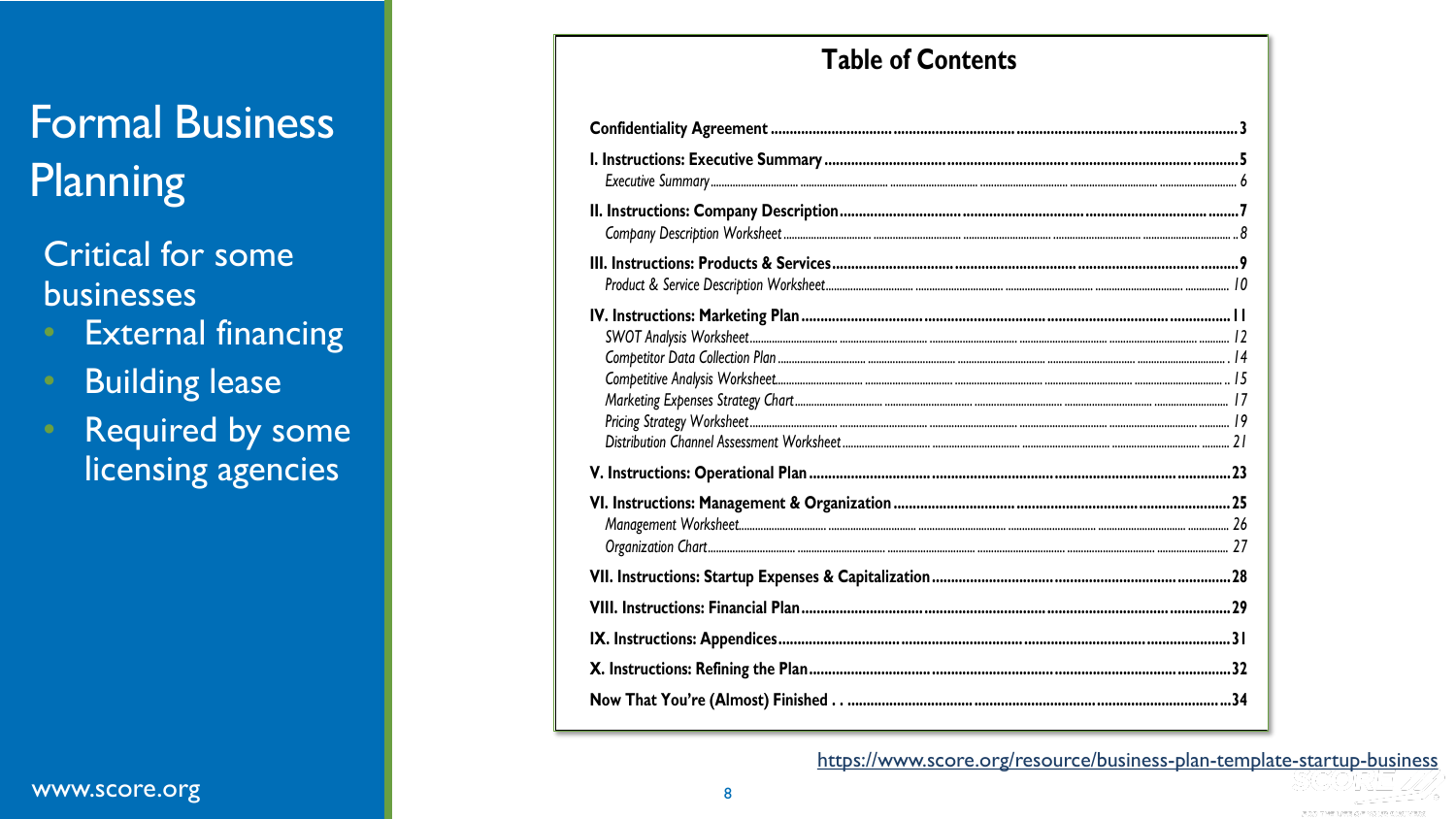## Periodic Plan **Review**

Critical to your business remaining viable and growing!

| Plan                  | <b>Cadence</b>                                                                                                                                                                                                             |
|-----------------------|----------------------------------------------------------------------------------------------------------------------------------------------------------------------------------------------------------------------------|
| Strategic Plan        | • Annually – reassess your mission, vision, and products/services                                                                                                                                                          |
| Sales Plan            | • Monthly – review actuals vs. plan<br>• Quarterly – consider updating plan<br>• Annually – create a new plan yearly                                                                                                       |
| <b>Marketing Plan</b> | • Quarterly – Review results/update your promotion plan as needed<br>• Annually<br>• Update your competitive analysis<br>• Review pricing<br>• Update your promotion plan                                                  |
| <b>Financial Plan</b> | • Monthly<br>• Review actuals vs. income statement<br>• Review Cash Flow to ensure liquidity<br>• Quarterly – consider updating income plan<br>• Annually – create new yearly projected income and cash flow<br>statements |
| Organization<br>Plan  | • Annually<br>• Reconsider your organization structure<br>• Continue to refine your operational processes                                                                                                                  |
|                       | 9                                                                                                                                                                                                                          |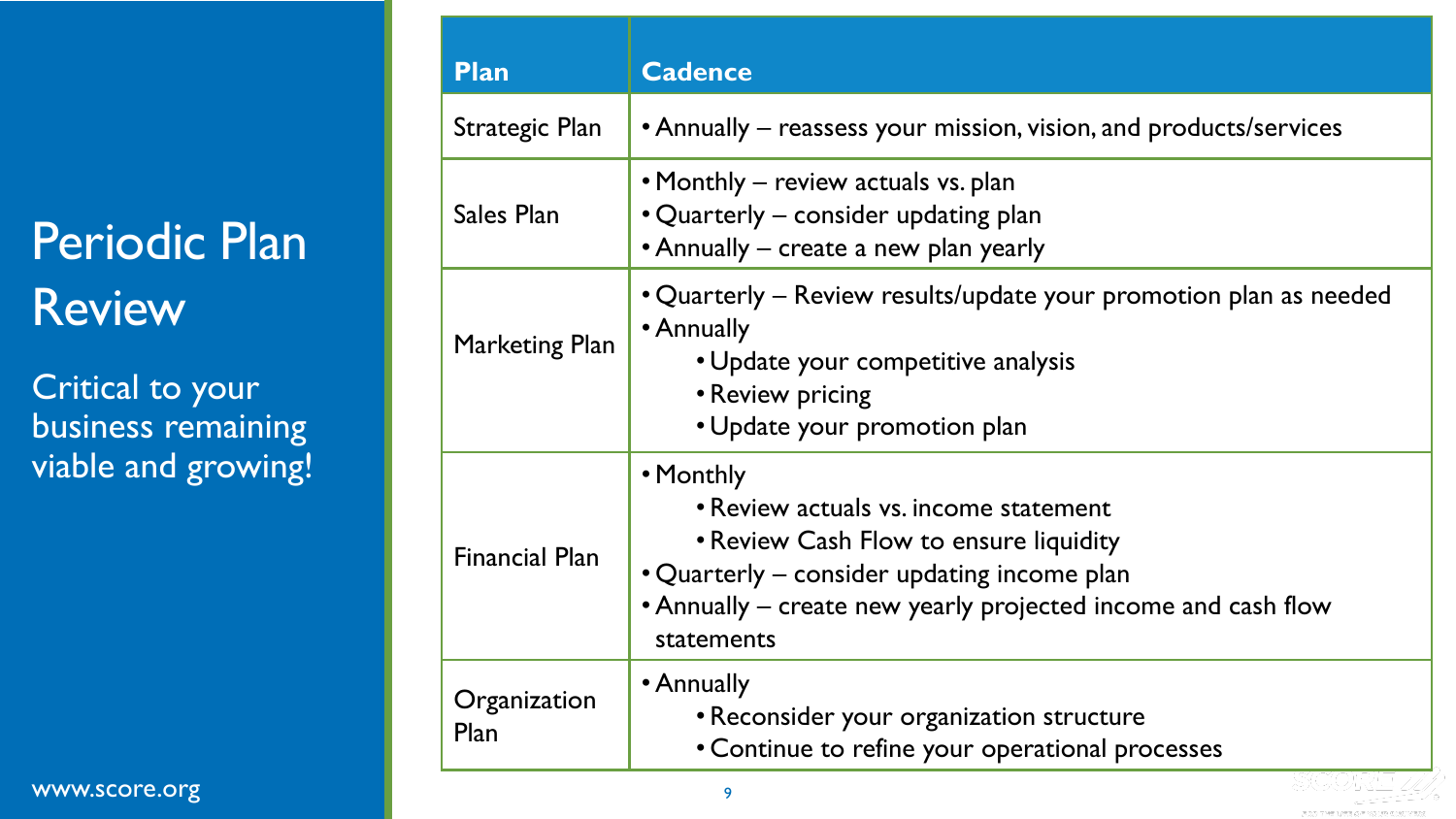